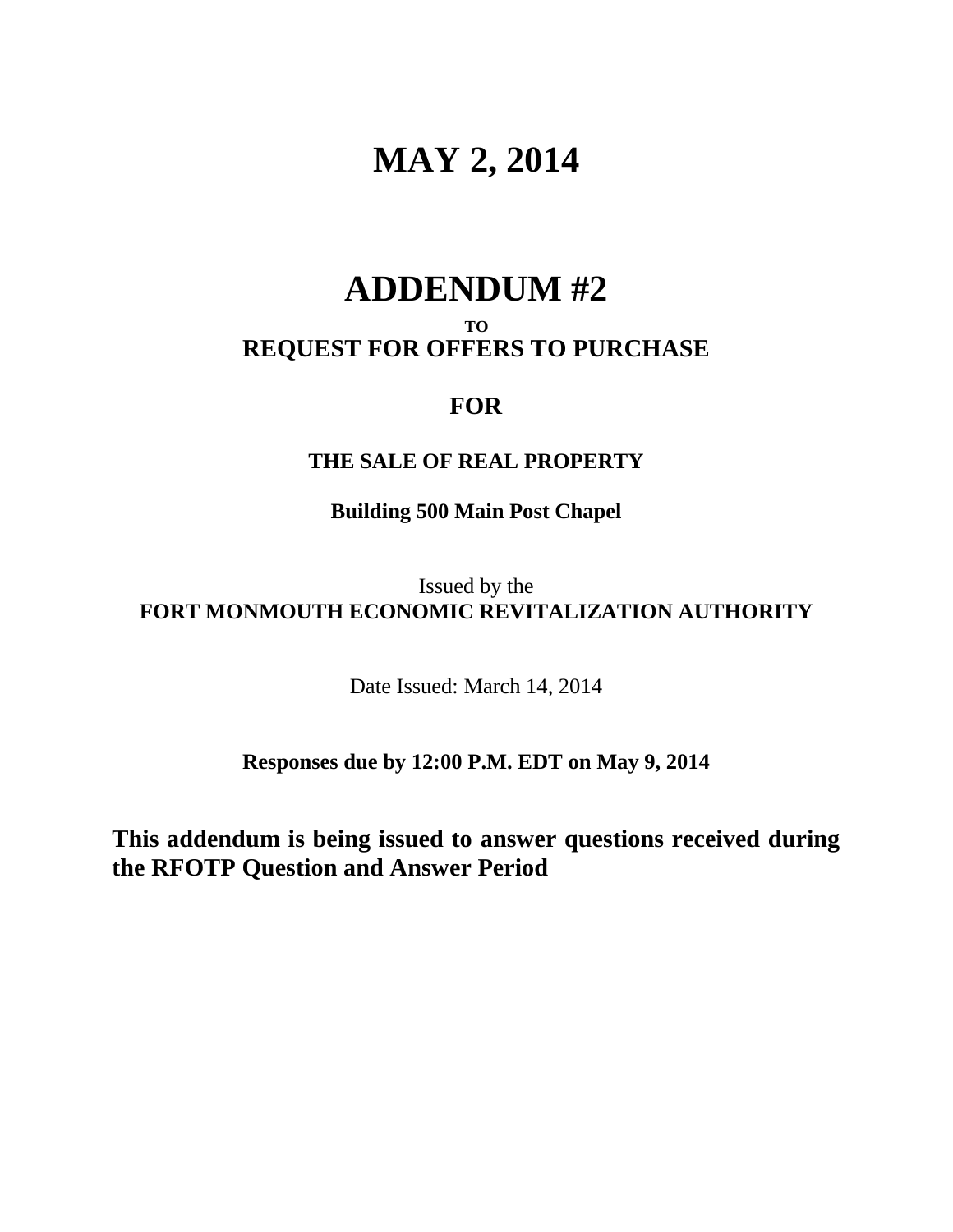1. **Question:** Zoning/Land Use regulations – It is our understanding that the Fort Monmouth Economic Revitalization Authority (FMERA) has adopted its own land use regulations that supersede local zoning and planning ordinances and that they will be in place for quite a number of years and will govern what can and cannot be done at the chapel. Is this land use regulation document complete and available for examination? What are the significant regulations that would impact the purchaser's use of the chapel? In what ways do these regulations differ from those of the town of Oceanport, which we assume will eventually have jurisdiction?

**Answer:** The FMERA Land Use Rules can be found at the following link: **[http://www.fortmonmouthredevelopment.com/pdf/FMERA\\_LandUseRules\\_Adopted\\_7](http://www.fortmonmouthredevelopment.com/pdf/FMERA_LandUseRules_Adopted_7.15.13w_Tables.pdf) [.15.13w\\_Tables.pdf](http://www.fortmonmouthredevelopment.com/pdf/FMERA_LandUseRules_Adopted_7.15.13w_Tables.pdf) .** These rules supersede the local Oceanport zoning ordinances and will apply when any site plan application for former Fort Monmouth property goes before the Oceanport Planning /Zoning Boards.

- 2. **Question:** Road usage Are there any restrictions regarding the use of the roads within Fort Monmouth to gain access to the Chapel, e.g. are all the roads considered to be public roads? **Answer:** The status and use of the roadways will change. Currently the Army still owns the roadways which serve the Chapel. We will work with the successful bidder to ensure unfettered access for their tenants/clients as conditions and the status of construction may allow at any given time. Once FMERA takes title to all of the Main Post property, currently anticipated to occur in the first quarter of 2015, any security constraints the Army may have will go away. Also, the public currently has unfettered access to our offices currently and we will have other tenants and activities requiring access*.* Prior to the full opening of the Avenue of Memories and the West Gate we will have the option of opening other access points such as the Razor Avenue and Nicodemus Gates.
- 3. **Question:** Parking What do the regulations specify regarding the number of required parking spaces? **Answer:** See section 19:31C-3.7 Table 8, of the Land Use Rules. For places of worship one parking space per three seats.
- 4. **Question:** Signs Do they permit us to place any permanent directional signs on Oceanport Avenue near the gate and/or just inside the gate and on the internal roads? What are the requirements regarding the size of the signs? If permanent signs are not permitted are temporary removable directional signs permitted on days when services and other events open to the public take place at the chapel?

**Answer:** See Section 19:31C-3.9 of the Land Use Rules for signage rules that would apply on the purchased property. FMERA has not developed signage guidelines for public places and roadways, something which we will contemplate addressing in the future. The current Land Use Rules are silent regarding signage on public land and roadways. FMERA will consider the need for temporary or interim signage for a transitional period during the initial redevelopment period. This issue can be addressed during the purchase and sale negotiation process.